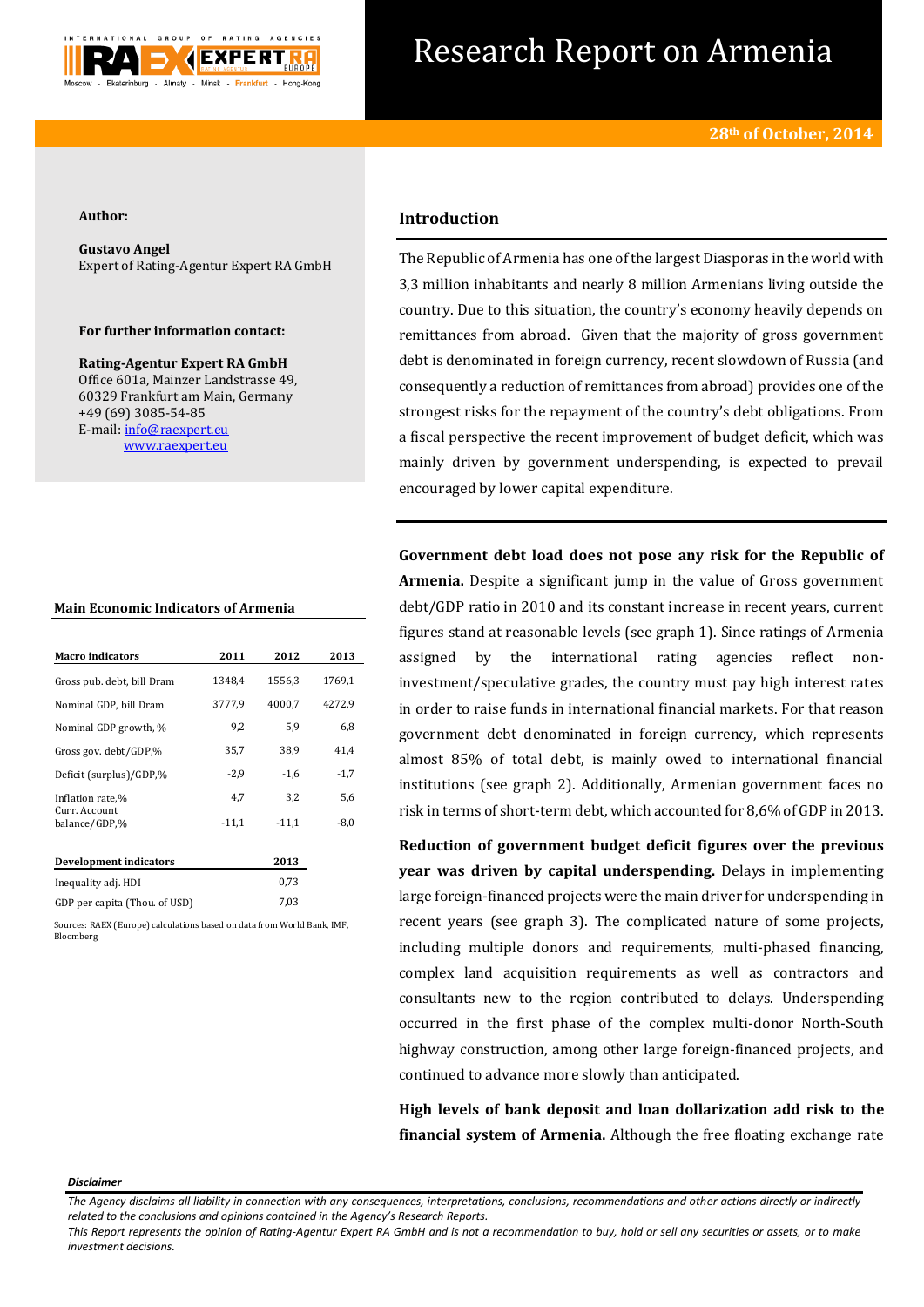

#### **Graph 1:** Gross Government Debt of Armenia



Source: RAEX (Europe) calculations based on data from IMF

## **Graph 2:** External debt by type of creditor



Source: RAEX (Europe) calculations based on data from IMF



**Graph 3:** Fiscal balance of Armenia (as % of GDP)

Source: RAEX (Europe) calculations based on data from IMF

regime implemented by the Central Bank of Armenia (CBA) is consistent with the principle of liberalized capital account and sovereignty of monetary policy, high levels of dollarization shown by Armenia's domestic banking system (see table 1) may be harmful for the overall financial system. Given that the CBA is limited by its foreign exchange reserves (USD 1,7 Billion in August 2014) in acting as a lender of last resort in foreign currency, Armenia's financial system can have difficulties in case of a bank run or sudden reversal of capital flows.

**Current slowdown of the Russian economy can have a negative impact on Armenia's trade balance and remittances sent from Armenians living abroad.** Armenia, as many other countries in the region, depends heavily on trade and remittances from Russia and the European Union. According to the European Commission statistics, Armenia's imports from Russia and the European Union accounted for 50,8% of total imports in 2013, while the percentage of Armenia's exports to these regions amounted to 56,1% of the country's total exports. Additionally, the number of Armenians living abroad is estimated to be 8 million people, a figure that represents 2,4 times the amount of people living inside the country. Armenia has one of the largest Diasporas in the world, which provides the economy with a significant inflow of remittances every month (USD 1,5 Billion net inflows in 2013). According to official statistics, remittances from Russia were 75% of the total amount of remittances received by Armenia in 2013 (see graph 4). Based on these facts, the recent slowdown of the Russian Economy can have a negative impact on Armenia.

**Fueled by the recent gas price agreement with Gazprom and Russia, inflation rate is expected to fulfill Central bank of Armenia's target.**  Driven by significant increases in gas and electricity prices in July 2013, the year ended with an inflation rate of 5,6%. This figure slightly exceeded the upper bound of the 4  $(+/-)$  1,5% CBA inflation target. Following the recently signed gas price agreement between the government of Armenia and Gazprom Russia, gas prices are expected to decline via a new base price of USD 189/1000 m3 and 30% discount through waiver of export duty charged by Russia. Among other benefits, the agreement also involves the sale of remaining Armenia's share (20 %) in ARG (ArmRosGazprom) to Gazprom Russia for USD 155 Million.

**Nagorno-Karabakh conflict stands as the major stress factor for Armenia.** Recent escalation of tensions between Armenia and Azerbaijan regarding the Nagorno-Karabakh conflict has influenced negatively the position of Armenia. Constant ceasefire breaches along the line of contact

#### *Disclaimer*

*The Agency disclaims all liability in connection with any consequences, interpretations, conclusions, recommendations and other actions directly or indirectly related to the conclusions and opinions contained in the Agency's Research Reports.*

*This Report represents the opinion of Rating-Agentur Expert RA GmbH and is not a recommendation to buy, hold or sell any securities or assets, or to make investment decisions.*